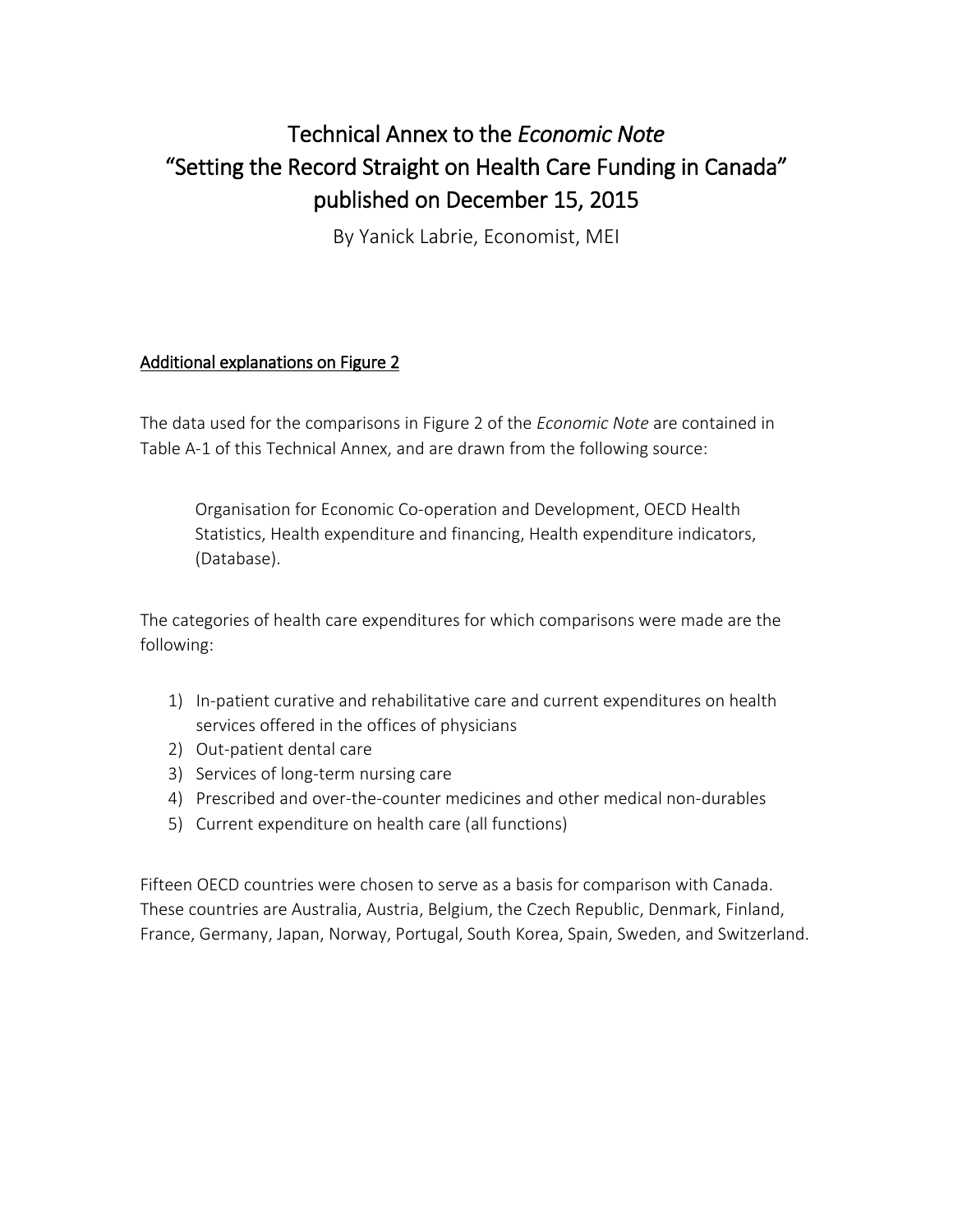Four criteria were used to determine which OECD countries would be included in the final sample:

 $\checkmark$  Universality of the health care system:

Only countries whose health care systems provide universal insurance coverage to all their citizens were included. The countries excluded on this basis are Chile, Greece, Hungary, Poland, the Slovak Republic, Turkey, and the United States.

 $\checkmark$  Availability of data:

Some countries were excluded from the final sample because data on the care provided in hospitals and in doctors' offices were not available in the OECD database. This is the case for Ireland, Italy, New Zealand, and the United Kingdom.

 $\checkmark$  Comparability of data:

Certain countries were excluded because the available data presented obvious and serious problems in terms of their comparability with the Canadian data. The Netherlands and Israel were excluded for this reason. The case of the Netherlands, whose system is among the most renowned in the world  $(1<sup>st</sup>$  in the Euro Health Consumer Index in 2014), is notable in this regard. The OECD recognizes that the public sector's share of expenditures in the Netherlands is overestimated in its data, which means any comparisons would be distorted.

 $\checkmark$  Size of the population:

Countries with populations below 4 million were excluded. These are Iceland, Luxembourg, Estonia, and Slovenia.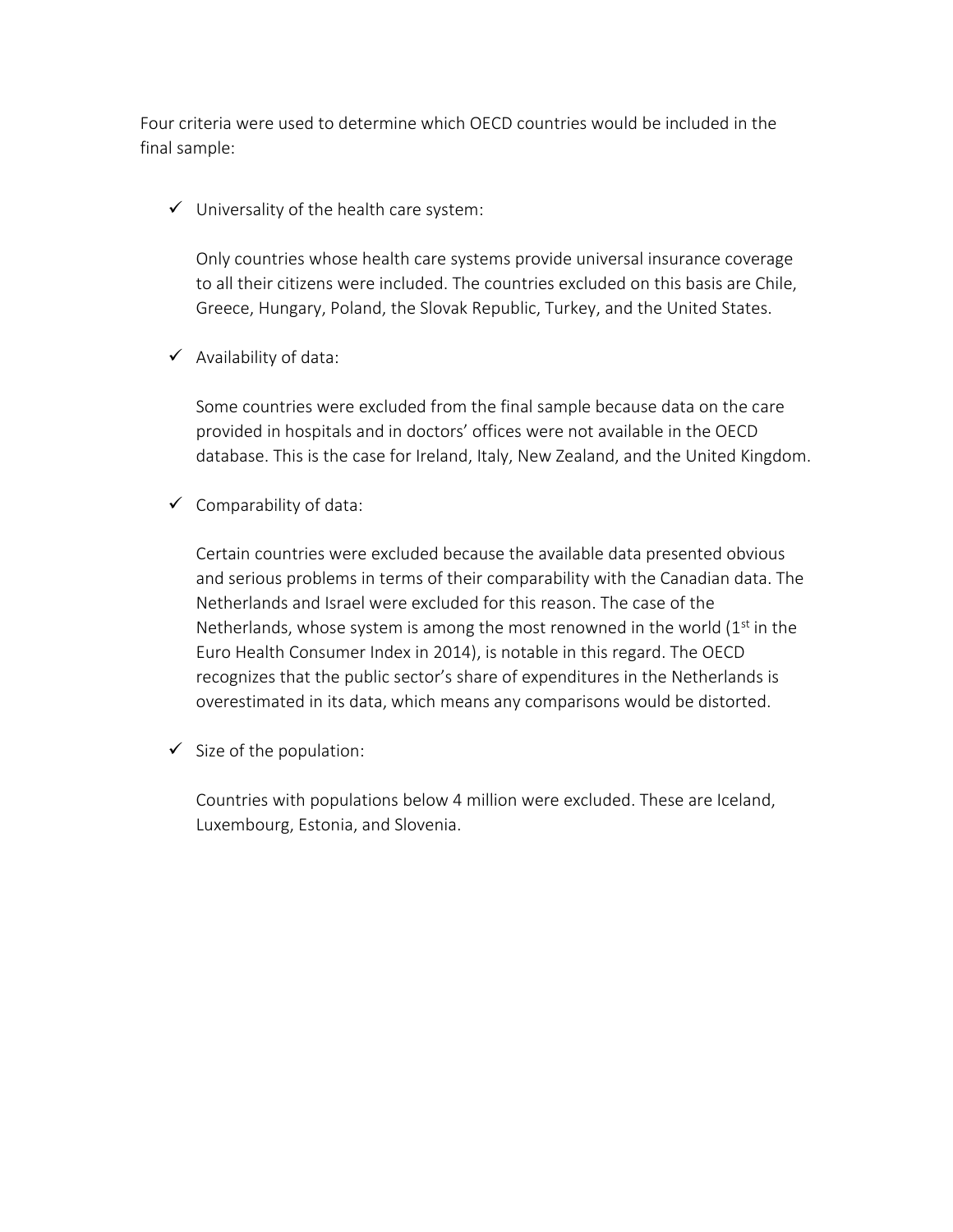# Table A-1

Proportion of private health care spending, by spending category, in Canada and in 15 other OECD countries, 2013

|                                                              | Hospital<br>and medical<br>care<br>(Fig. A-1) | Outpatient<br>dental care<br>(Fig. A-2) | Long-term<br>care<br>(Fig. A-3) | Pharmaceutical<br>products<br>(Fig. A-4) | Total<br>current<br>health care<br>spending<br>(Fig. A-5) |
|--------------------------------------------------------------|-----------------------------------------------|-----------------------------------------|---------------------------------|------------------------------------------|-----------------------------------------------------------|
| Australia                                                    | 28%                                           | 75%                                     | 75%                             | 51%                                      | 32%                                                       |
| Austria                                                      | 14%                                           | 52%                                     | 19%                             | 32%                                      | 24%                                                       |
| <b>Belgium</b>                                               | 21%                                           | 48%                                     | 18%                             | 34%                                      | 22%                                                       |
| Czech Rep.                                                   | 11%                                           | 43%                                     |                                 | 38%                                      | 16%                                                       |
| <b>Denmark</b>                                               | 7%                                            | 83%                                     | 9%                              | 58%                                      | 16%                                                       |
| Finland                                                      | 17%                                           | 58%                                     | 19%                             | 47%                                      | 25%                                                       |
| France                                                       | 12%                                           | 65%                                     | 2%                              | 31%                                      | 21%                                                       |
| Germany                                                      | 14%                                           | 43%                                     | 35%                             | 64%                                      | 24%                                                       |
| Japan                                                        | 10%                                           | 23%                                     | 14%                             | 29%                                      | 16%                                                       |
| Norway                                                       | 5%                                            | 71%                                     | 9%                              | 43%                                      | 15%                                                       |
| Portugal                                                     | 39%                                           |                                         |                                 | 45%                                      | 33%                                                       |
| South Korea                                                  | 44%                                           | 82%                                     | 27%                             | 45%                                      | 44%                                                       |
| Spain                                                        | 18%                                           | 99%                                     | 20%                             | 39%                                      | 29%                                                       |
| Sweden                                                       | 6%                                            | 62%                                     | 4%                              | 48%                                      | 16%                                                       |
| Switzerland                                                  | 28%                                           | 94%                                     | 28%                             | 35%                                      | 34%                                                       |
| Average of<br>15 OECD<br>countries<br>(other than<br>Canada) | 18%                                           | 64%                                     | 16%                             | 40%                                      | 25%                                                       |
| Canada                                                       | 5%                                            | 94%                                     | 18%                             | 64%                                      | 29%                                                       |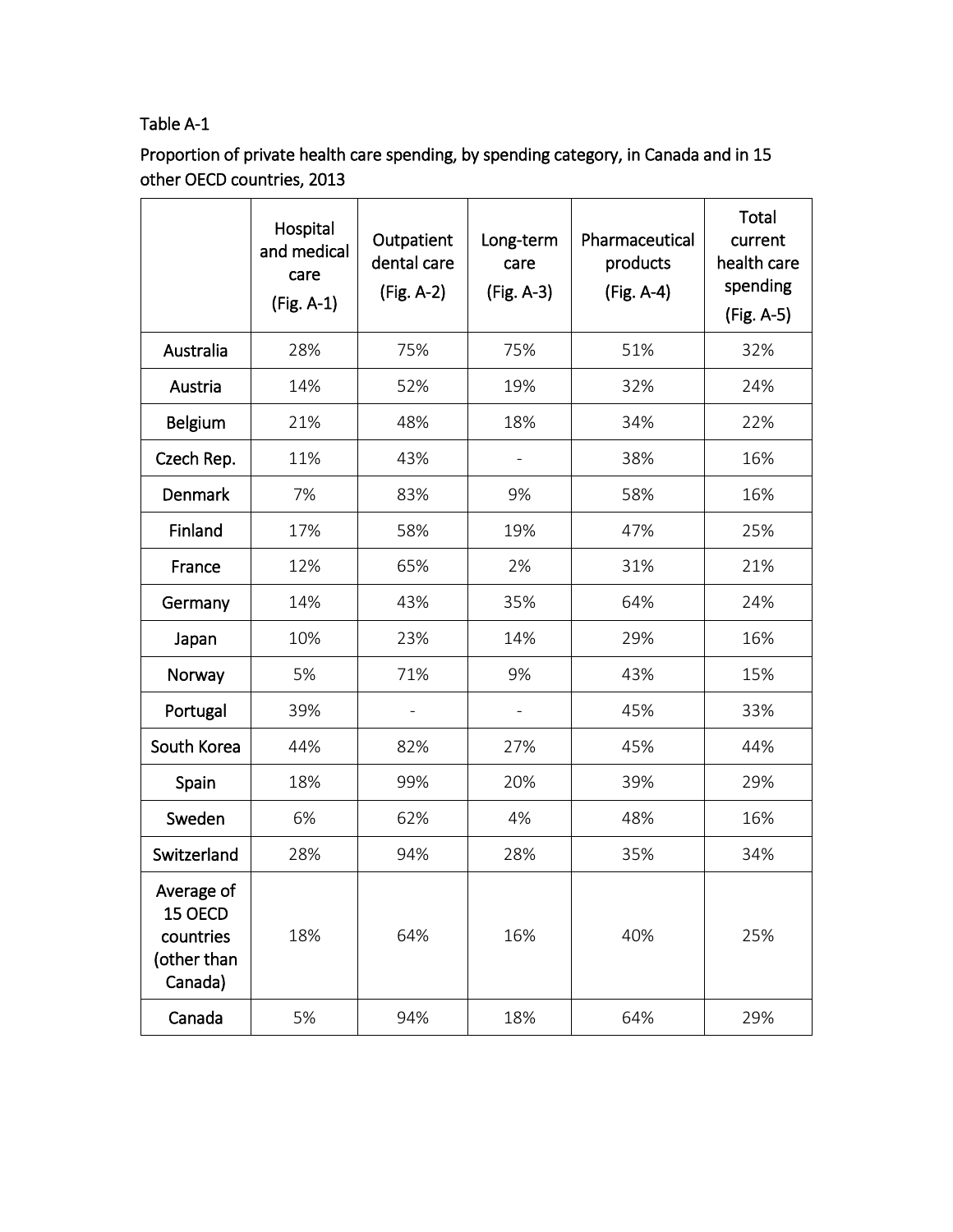Proportion of private spending for care provided in hospitals and in doctors' offices, 2013



Source: OECD, OECD Health Statistics, Health expenditure indicators: Current expenditure on health care according to financing agent. Note: The data for Australia, Canada, Japan, and Switzerland are for the year 2012.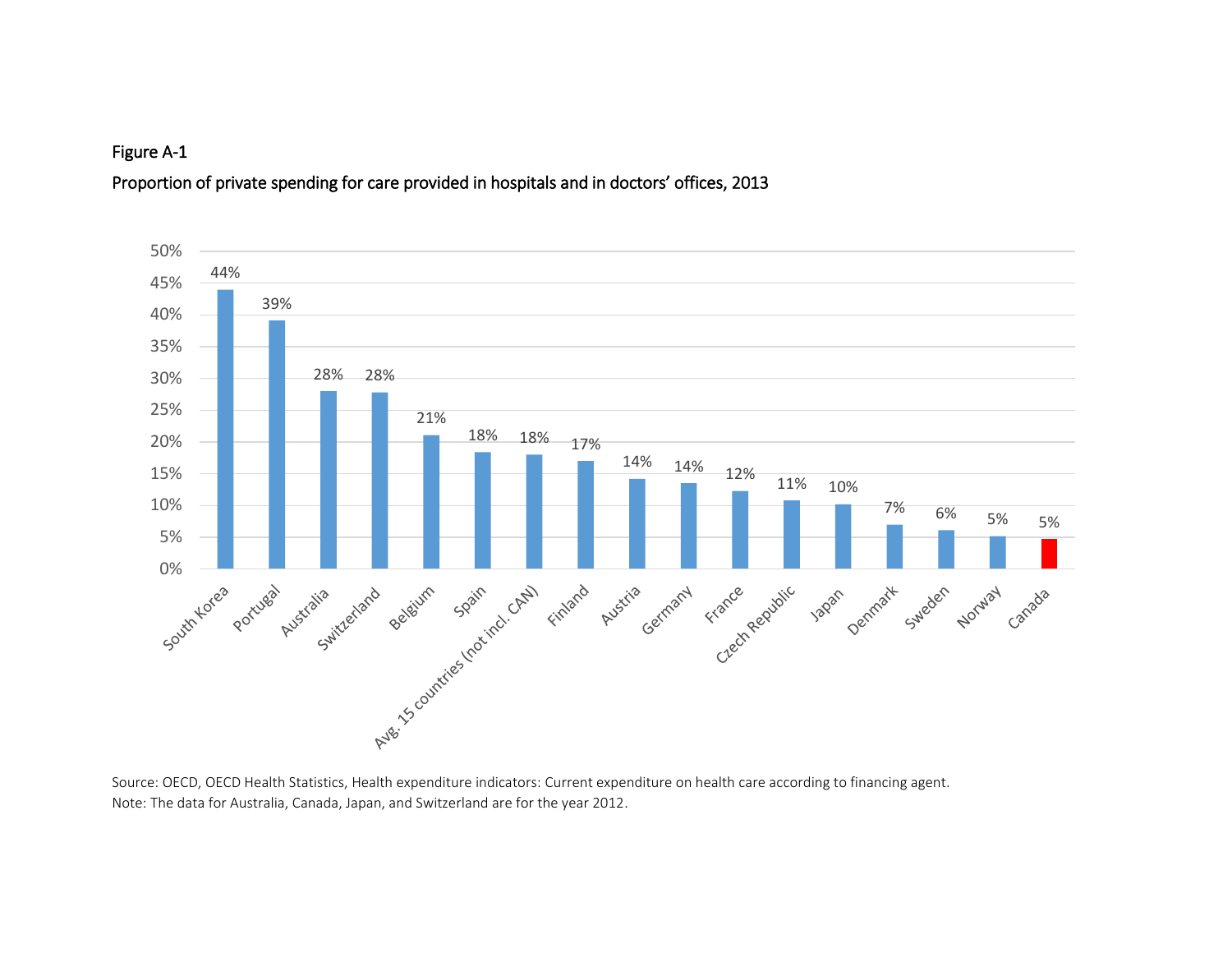## 99% 94% 94% 100%90% 83% 82% 80% 75% 71% 70% 65% 64% 62% 58% 60% 52% 48% 50% 43% 43% 40% 30% 23% 20% 10% 0% Spain caracterize tard Demman Australia Augusta Facture (chair stated filled pustile deliver against carried of

### Proportion of private spending for outpatient dental care, 2013

Source: OECD, OECD Health Statistics, Health expenditure indicators: Current expenditure on health care according to financing agent. Note: The data for Australia, Canada, Japan, and Switzerland are for the year 2012.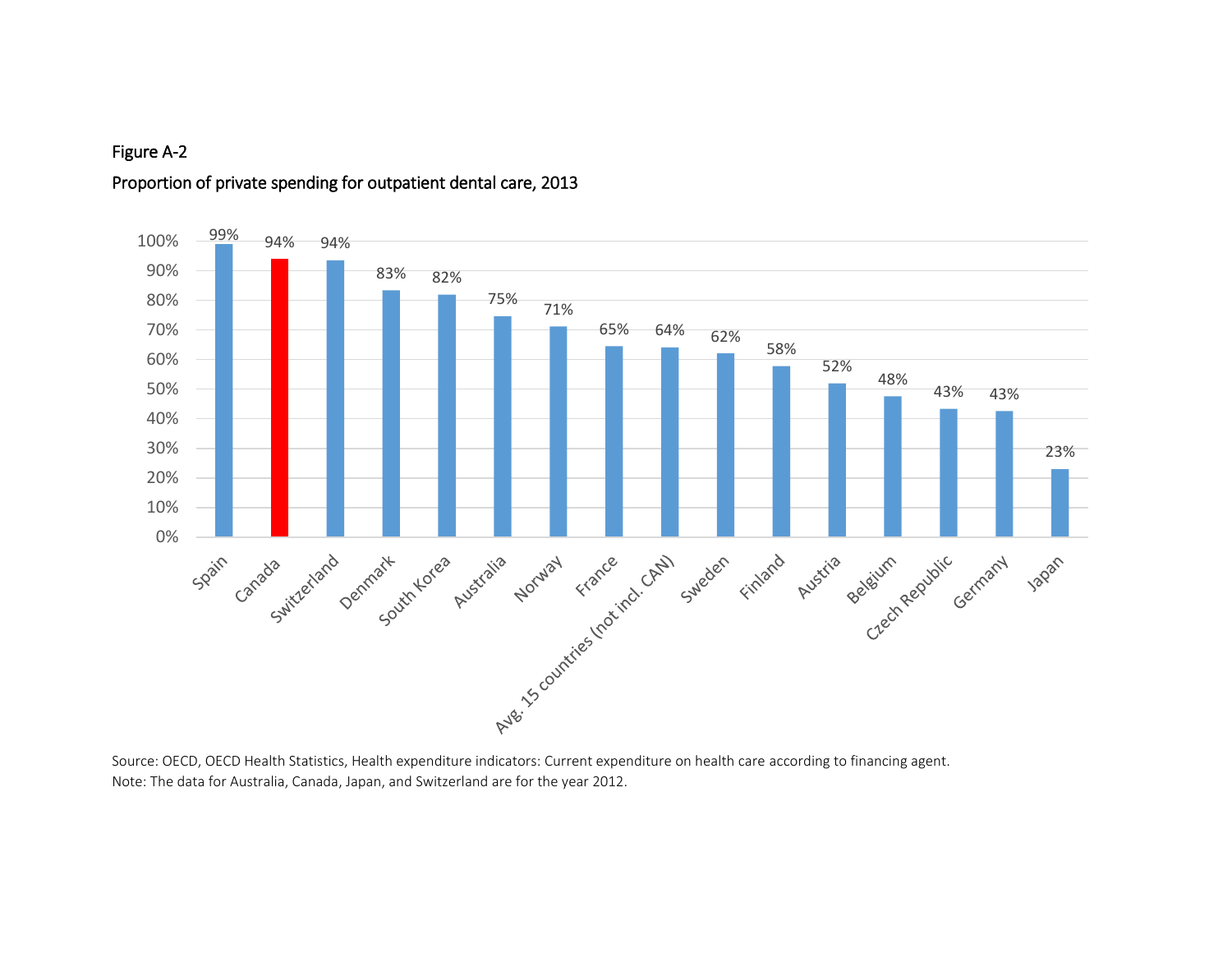

#### Proportion of private spending for long-term care, 2013

Source: OECD, OECD Health Statistics, Health expenditure indicators: Current expenditure on health care according to financing agent. Note: The data for Australia, Canada, Japan, and Switzerland are for the year 2012.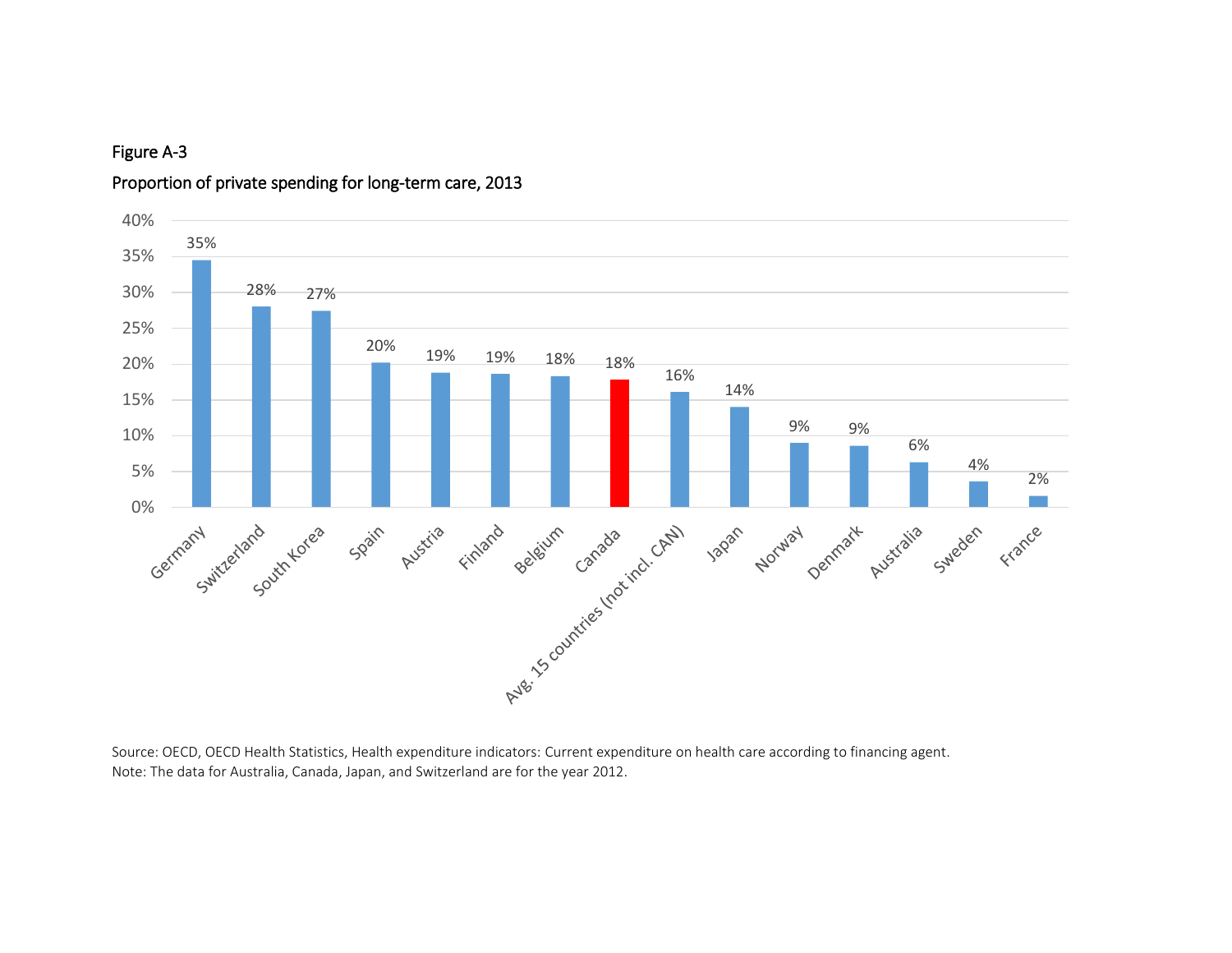Proportion of private spending for medicines (prescribed and over-the-counter) and medical non-durables, 2013



Source: OECD, OECD Health Statistics, Health expenditure indicators: Current expenditure on health care according to financing agent. Note: The data for Australia, Canada, Japan, and Switzerland are for the year 2012.